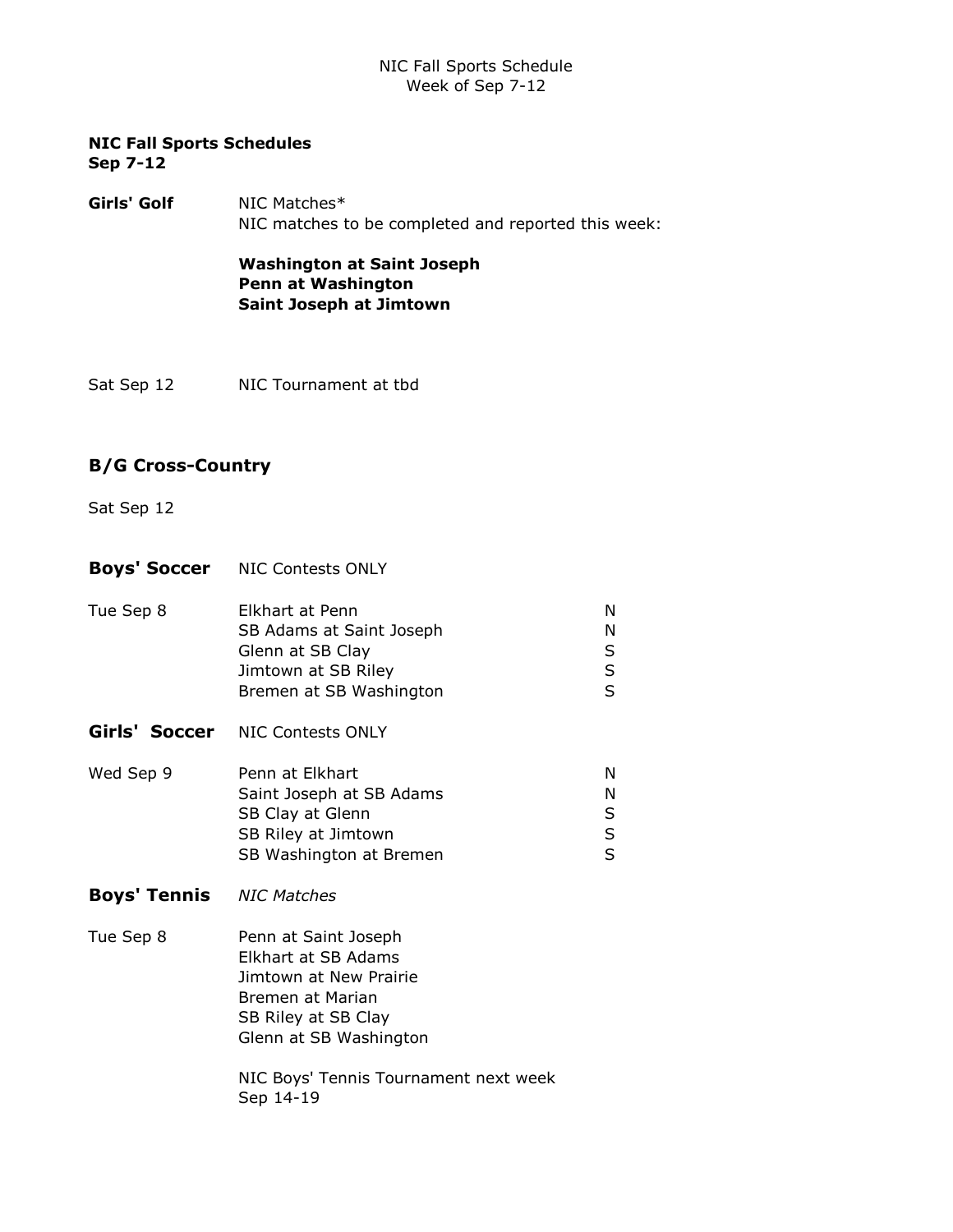## NIC Fall Sports Schedule Week of Sep 7-12

# Volleyball

- \* NIC Volleyball Conference matches started Sep 1
- Tue Sep 8 Bremen at SB Riley \* SB Washington at Penn \* Jimtown at Glenn \* SB Adams at New Prairie \* Elkhart at SB Clay \* Saint Joseph at Marian \*
- Thur Sep 10 SB Riley at SB Adams \* Marian at Jimtown \* SB Clay at New Prairie \* Glenn at Bremen \* SB Washington at Saint Joseph \* Penn at Elkhart \*

`

Fri Sep 11 SB Adams at Saint Joseph \* N New Prairie at Marian \* N Elkhart at SB Washington XL Penn at East Noble non-conference Triton at Bremen non-conference Jimtown at John Glenn \* S SB Clay at SB Riley \* S

Football \* NIC Divisional games